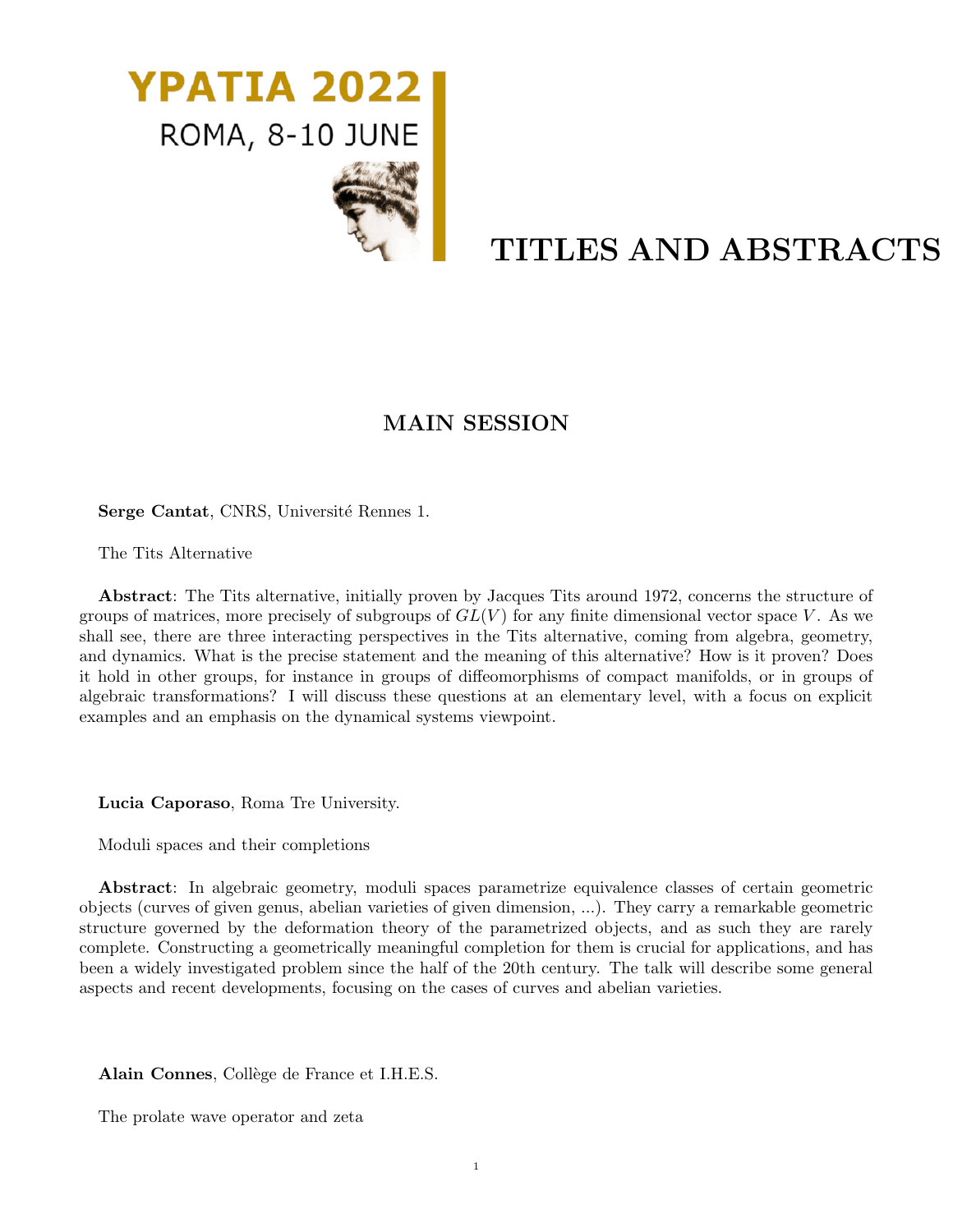Abstract: This is joint work with Henri Moscovici in which we show that the ultraviolet spectrum of the selfadjoint extension of the prolate wave operator matches the squares of the zeros of the Riemann zeta function.

#### Alessandra Faggionato, Sapienza - Università di Roma.

Random geometry, stochastic homogenization and large scale limits

Abstract: We consider two classes of objects: resistor networks and stochastic particle systems with hard-core interaction and symmetric jump rates. The geometrical setting is random: nodes and possible particle locations, respectively, form a simple point process in  $R<sup>d</sup>$ . Further randomness is allowed in the environment. Our target has been to derive the scaling limit of the directional conductivity and the hydrodynamic limit of the particle density, respectively, for universal classes, under stationarity and ergodicity. The characters of this story are a probability space, the actions of the abelian group  $R^d$  (or  $Z^d$ ), a simple point process and a conductance field. In the scaling limit they will merge indissolubly to produce the effective homogenized matrix, which will dictate the limiting behavior. We will also briefly discuss some applications to computational geometry and to electron transport in doped semiconductors.

Alessio Figalli, ETH Zürich.

Generic regularity in obstacle problems

Abstract: The classical obstacle problem consists of finding the equilibrium position of an elastic membrane whose boundary is held fixed and which is constrained to lie above a given obstacle. By classical results of Caffarelli, the free boundary is  $C^{\infty}$  outside a set of singular points. Explicit examples show that the singular set could be in general  $(n-1)$ -dimensional –that is, as large as the regular set. In a recent paper with Ros-Oton and Serra we show that, generically, the singular set has zero  $\mathcal{H}^{n-4}$  measure (in particular, it has codimension 3 inside the free boundary), solving a conjecture of Schaeffer in dimension  $n \leq 4$ . The aim of this talk is to give an overview of these results.

Giovanni Gallavotti , Fisica, Universita' di Roma La Sapienza.

Statistical ensembles in fluid dynamics

Abstract: Viscosity, as a physical property of fluids, reflects an average effect over a chaotic microscopic motion described by Hamiltonian equations. It is proposed, as an example, that stationary states of an incompressible fluid subject to a constant force, can be described via several ensembles, in strict analogy with equilibrium statistical mechanics.

François Golse, CMLS Ecole polytechnique.

Optimal transport distances in quantum mechanics

Abstract: The optimal transport problem studied by Monge (1781) and Kantorovich (1942) provides a general method for metrizing the set of Borel probability measures on  $\mathbb{R}^d$ . The purpose of this talk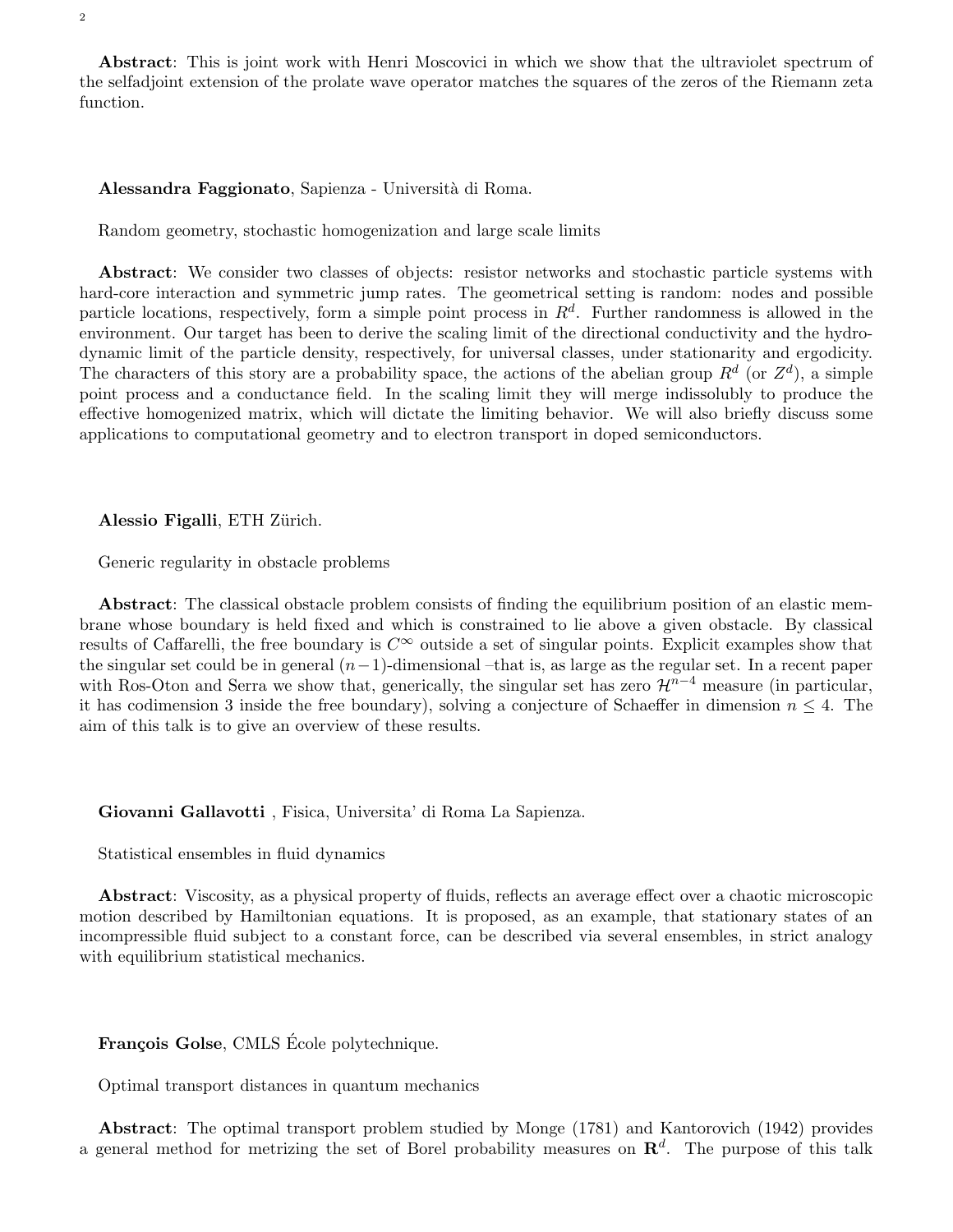is to present an analogous method for comparing density operators on  $L^2(\mathbf{R}^d)$ , which are the quantum mechanical analogues of probability measures on the phase space  $\mathbf{R}^d\times\mathbf{R}^d$ . We shall discuss some properties of the "pseudo-distance" on quantum states obtained in this way, and show applications to some problems in quantum dynamics. (Based on joint works with E. Caglioti, C. Mouhot, T. Paul).

Roberto Longo, Universitá di Roma "Tor Vergata".

Alice and Bob in the Wonderland

Abstract: Alice and Bob are conventional placeholders in Information Theory, particularly in Quantum Information. The study of the amount of information exchanged between Alice and Bob is a basic problem. Quantum Information is a fast-growing subject, that so far has mostly been concerned with finite-dimensional systems. The study of Quantum Information for infinite systems can however be traced back to the '70s work by Bekenstein and Hawking on the thermodynamics of a black hole, the wonderland. During the recent years, Operator Algebras have provided the essential language and the methods for a rigorous study of Quantum Information for infinite systems, uncovering new structures. I will review some of the results and of the problems that concern my own work.

#### Curtis McMullen, Harvard University.

Billiards and Moduli Spaces

Abstract: The moduli space  $\mathcal{M}_q$  of compact Riemann surfaces of genus g has been studied from diverse mathematical viewpoints for more than a century. In this talk, intended for a general audience, we will discuss moduli space from a dynamical perspective. We will present general rigidity results, provide a glimpse of the remarkable geodesic curves and surfaces in  $\mathcal{M}_q$  discovered during the last three decades, and explain how these algebraic varieties are related to the dynamics of billiards in regular polygons, L-shaped tables and quadrilaterals.

Claire Voisin, CNRS Institut de Mathématiques de Jussieu-Paris rive gauche.

On the complex cobordism classes of hyper-Kähler manifolds

Abstract: Hyper-Kähler manifolds are symplectic holomorphic compact Kähler manifolds, a particular class of complex manifolds with trivial canonical bundle. They exist only in even complex dimension, and there are two main series of known deformation classes of hyper-Kähler manifolds, with one model in each even dimension, that I will describe. I will discuss in this introductory talk a result obtained with Georg Oberdieck and Jieao Song on the complex cobordism classes of hyper-Kähler manifolds, and present a number of open questions concerning their Chern numbers.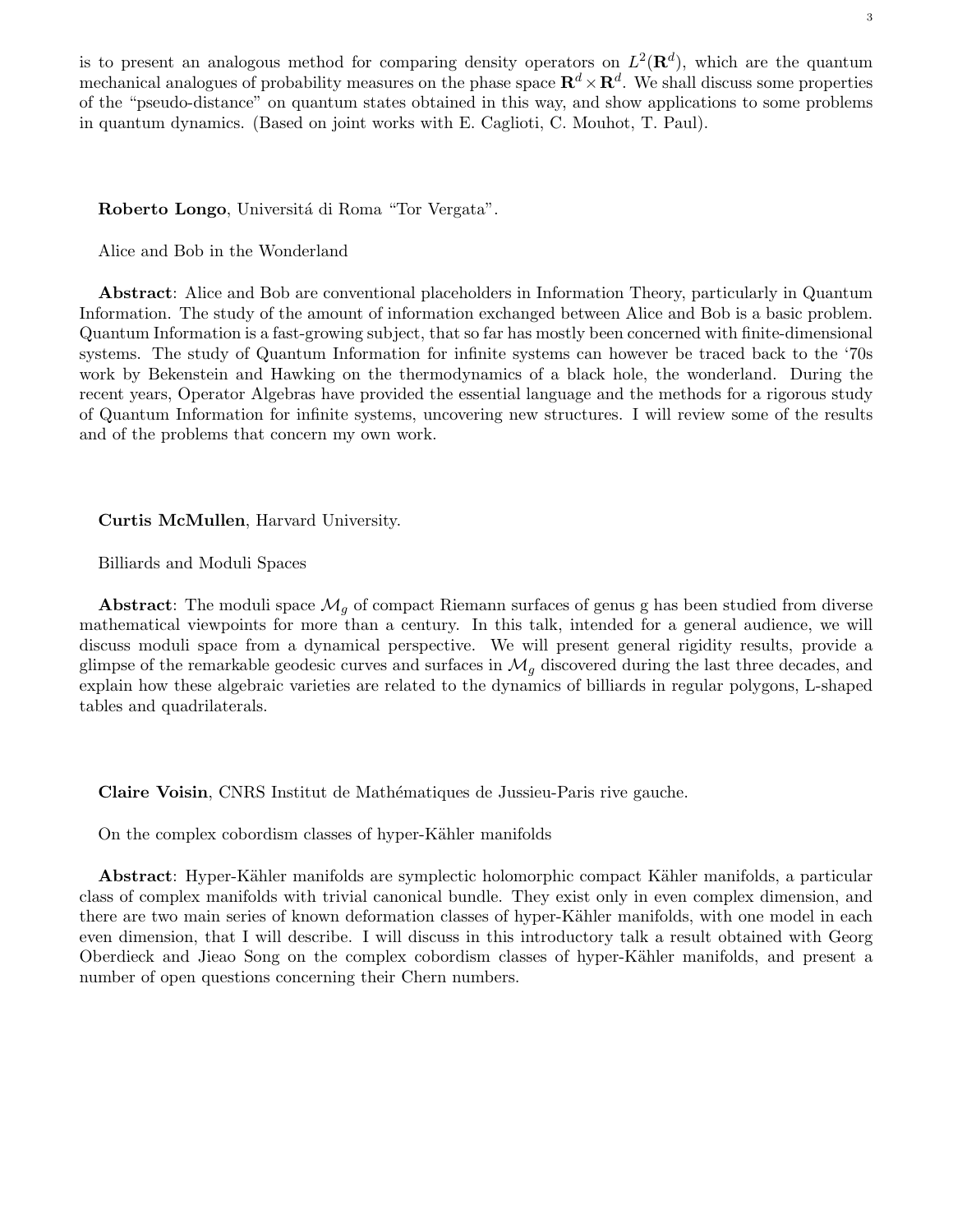## SESSION AGT

## (ALGEBRA-GEOMETRY TOPOLOGY)

#### Alessandro Carderi, KIT.

Space of subgroups

4

Abstract: This talk will be devoted to the study of the space of subgroups of a fixed countable group. We will see that this space admits a totally disconnected and compact topology and the action by conjugation of the group on it is continuous. We will see some examples and we will discuss some interesting questions about this space.

#### Liana Heuberger, University of Angers.

Combinatorial Reid's recipe for consistent dimer models

Abstract: Reid's recipe is an equivalent of the McKay correspondence in dimension three. It marks interior line segments and lattice points in the fan of G-Hilb, i.e. a crepant resolution of  $\mathbb{C}^3/G$  for  $G \subset$  $SL(3,\mathbb{C})$ , with certain nontrivial irreducible representations of G. Our goal is to generalise this by marking the toric fan of a crepant resolution of any affine Gorenstein singularity, in a way that is compatible with both the G-Hilb case and its categorical counterpart known as Derived Reid's Recipe. This is joint work with Alastair Craw and Jesus Tapia Amador.

Omar Mohsen, University Paris-Saclay.

An introduction on maximally hypoelliptic differential operators

Abstract: Maximally hypoelliptic operators are differential operators which enjoy regularity properties very similar to that of elliptic operators. I will give a brief introduction on maximally hypoelliptic differential operators, focusing on recent developments in the subject like index theory and principal symbol. No prior knowledge of elliptic operators is assumed for the talk.

Alessandro Oneto, Università di Trento.

Algebra and Geometry of Tensor Decompositions

Abstract: Tensors are ubiquitous in several areas of pure and applied mathematics since they are used to represent multi-linear maps as well as storing data. Their additive decompositions provide convenient ways to handle, compress and classify tensors. In this talk, I will present an algebro-geometric framework for studying tensor decompositions through secant varieties and 0-dimensional schemes. I will give an overview on some recent results (on general ranks and identifiability of tensors) and challenging open problems (such as complexity of matrix multiplication tensor) within this fruitful area of applied algebraic geometry.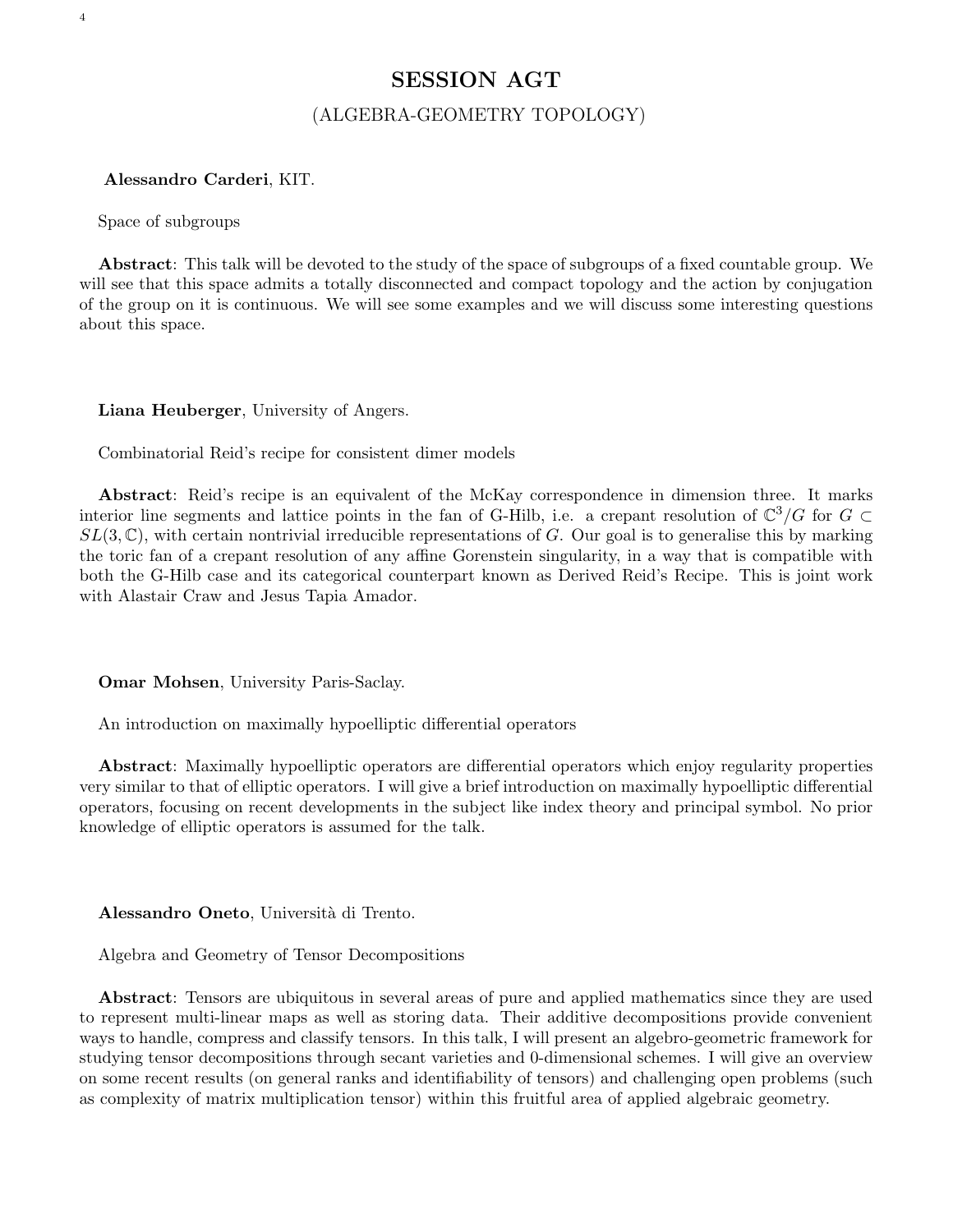#### Yoh Tanimoto, Universitá di Roma "Tor Vergata".

Unitary vertex algebras and Wightman conformal field theories

Abstract: We report recent progress on the axiomatic approaches to two-dimensional conformal field theory. We prove the equivalence between unitary vertex operator algebras and Moebius-covariant Wightman fields with some analytic conditions. Sufficient conditions to construct conformal nets will also be discussed.

5

#### Fabio Tanturri, Università di Genova.

Fano varieties as zero loci

Abstract: Fano varieties are algebraic varieties having ample anticanonical bundle, and owe part of their importance to the role they play in the birational classification of algebraic varieties. In an ongoing research programme in collaboration with Enrico Fatighenti I aim at realizing Fano varieties as zero loci of sections of homogeneous vector bundles. Our goal is twofold: to provide alternative descriptions of known Fano varieties, and to construct new examples thereof. I will briefly discuss the current and future outcomes of this programme.

Sara Torelli, Leibniz Universität Hannover.

Holomorphic one forms on moduli of curves

Abstract: The moduli space  $\mathcal{M}_q$  of smooth projective curves of genus g is a quasi-projective variety, singular on loci of dimension at most  $2g-1$ . Let  $\mathcal{M}_g^0$  denote its smooth locus. Not much is known about the cohomology  $H^i(\mathcal{M}_g^0, \mathbb{C})$  and even less about the spaces of holomorphic forms  $H^i(\Omega^j_{\mathcal{M}_g^0})$ . Notice that  $\mathcal{M}_g$  is not compact, so in particular it doesn't carry a Hodge decomposition and thus  $H^i(\Omega_{\mathcal{M}_g^0}^j)$  can't be recovered from  $H^{i}(\mathcal{M}_{g}^{0},\mathbb{C})$  just using Hodge theory. In the talk I will present the result for  $i=1,j=0$ , namely that  $\mathcal{M}_q$  do not admit holomorphic 1-forms, and I will briefly discuss its generalization to other moduli spaces realized as finite coverings of  $\mathcal{M}_g$  (e.q. spin curves). The techniques comes from Hodge theory on the Deligne-Mumford compactification and intersection theory on the Satake compactification of  $\mathcal{M}_q$ . The work is joint with F.F. Favale and G.P.Pirola.

#### Vito Felice Zenobi, Sapienza - Università di Roma.

Higher rho numbers and metrics with positive scalar curvature.

Abstract: Thanks to a realization of the Higson-Roe surgery sequence through the K-theory of pseudodifferential operators algebras, we will see how to define numeric secondary invariants associated to Dirac operators and give explicit formulas for them. They will be obtained through delocalized Chern characters of K-theory classes into suitable non-commutative homology groups and by pairing them with delocalized cyclic cocycles. As a geometric applications, we will give lower bounds for the rank of the moduli space of Riemannian metrics of positive scalar curvature of a closed spin manifold.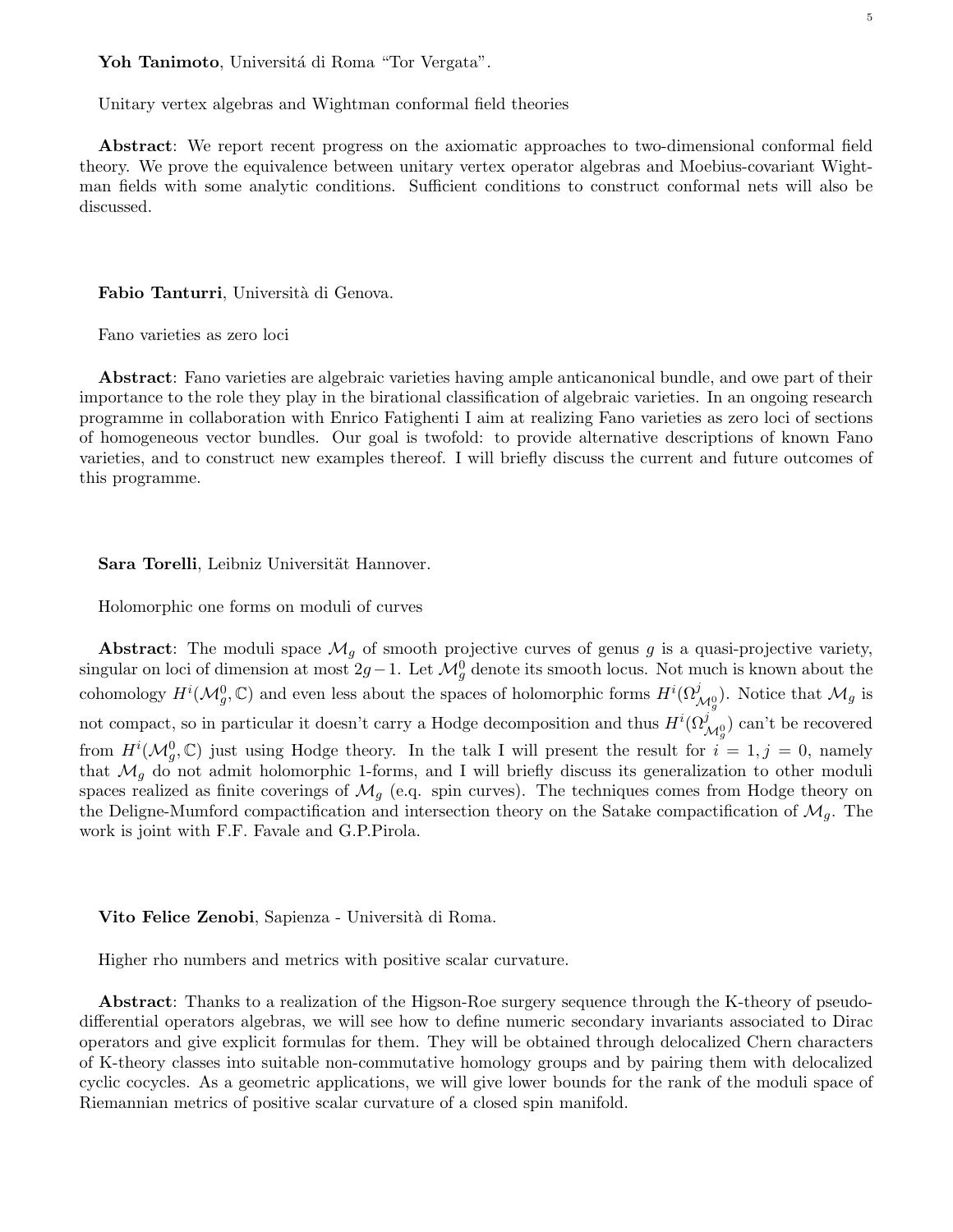## SESSION AMP

### (ANALYSIS-MATHEMATICAL PHYSICS)

#### Joackim Bernier, Nantes Université and CNRS.

Dynamics of Hamiltonian PDEs in low regularity

Abstract: In the last decades, normal form methods have been very successful in showing the long time stability of small and very smooth solutions of Hamiltonian PDEs. This assumption of regularity seems to be technically essential (to compensate the losses due to the small dividers) but, surprisingly, numerical simulations strongly suggest that the stability of small solutions should not depend on their regularity. I will present some recent results in this direction.

Paolo Bonicatto, University of Warwick (UK).

Moving currents: on the Lie transport equation

Abstract: In the classical theory, one usually studies the transport equation looking for solutions in the class of functions. In the seminar I will talk about recent efforts, motivated by the modeling of defects in plastic materials, aimed at extending this theory to the case where the unknown is represented by k-currents in  $R^d$ , i.e. generalised k-dimensional surfaces. I will explain the main challenges this problem presents and some recent results based on an ongoing project with G. Del Nin and F. Rindler (University of Warwick).

Roberto Feola, Dipartimento di Matematica e Fisica, Universit`a degli Studi Roma Tre.

Quasi-periodic Traveling Waves on an Infinitely Deep Perfect Fluid Under Gravity

Abstract: We discuss the existence small amplitude, quasi-periodic in time, traveling waves on the surface of an infinitely deep perfect fluid under gravity. The proof uses normal form theory and Nash-Moser scheme to deal with the combined problems of *small divisors* and the *fully-nonlinear* nature of the equations. The lack of parameters, like the capillarity or the depth of the ocean demands a refined *nonlinear* bifurcation analysis involving non-trivial resonant wave interactions, as the well-known "Benjamin-Feir resonances".

Serena Cenatiempo, Gran Sasso Science Institute.

Thermodynamic properties of dilute Bose gas

Abstract: Systems of non-relativistic interacting bosons at zero temperature, in two and three dimensions, are expected to exhibit a fascinating critical phase, famously known as condensate phase. While a proof of Bose-Einstein condensation for generic two body interactions is far from the reach of rigorous analysis, the mathematical physics community has recently gained an enhanced comprehension of the thermodynamic properties of low temperature Bose gases. In this talk we review part of these advances, and present some open problems and perspectives.

Based on joint works with G. Basti, C. Boccato, C. Brennecke, C. Caraci, A. Olgiati, G. Pasqualetti and B. Schlein.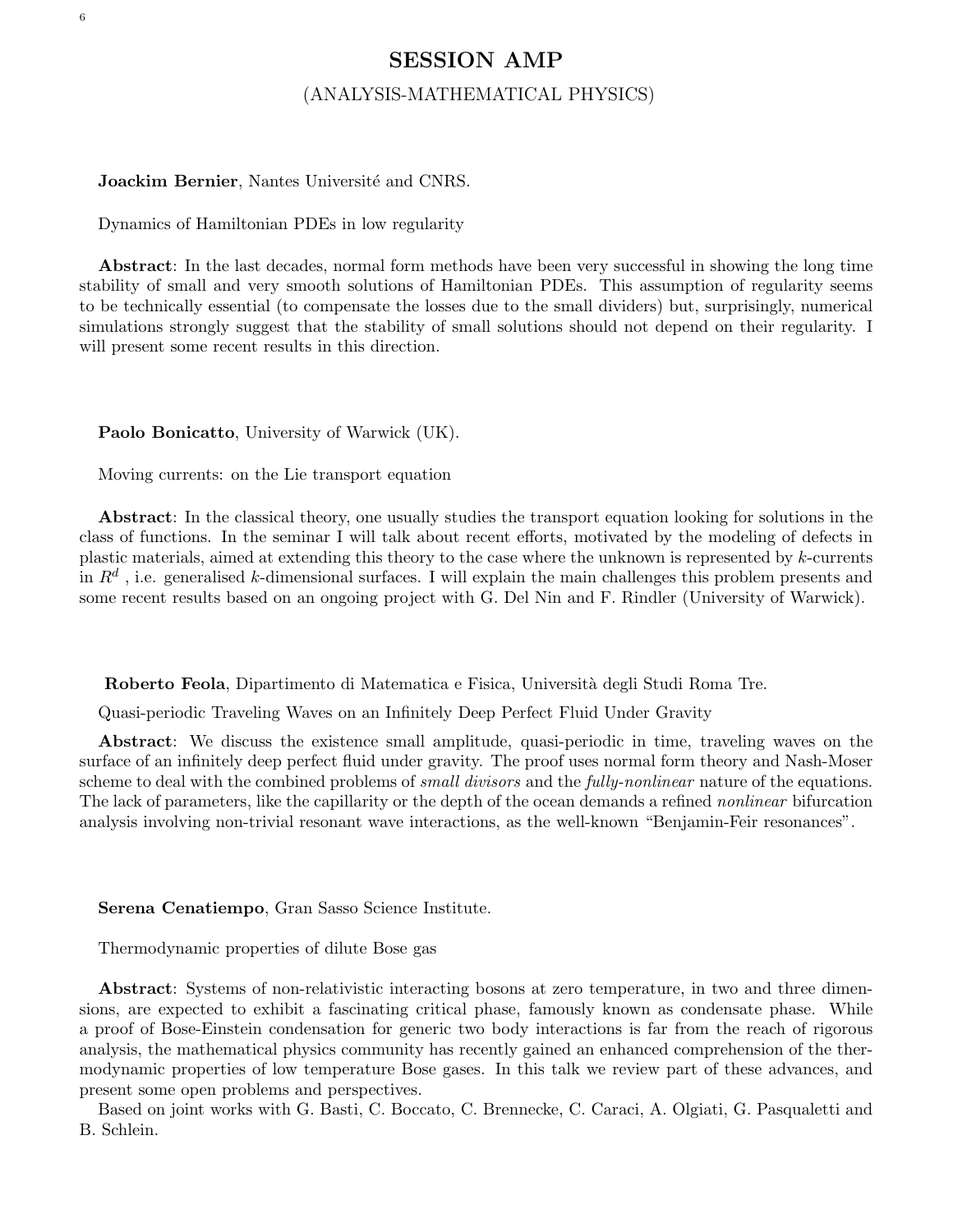#### Rafel Leon Greenblatt, SISSA (Trieste, Italy).

The Fermionic constructive renormalization group in 2D statistical mechanics

Abstract: Taking advantage of the determinantal or Pfaffian form of correlations of certain integrable 2D lattice models (such as the Ising model) makes it possible to represent classes of related non-solvable models in terms of Grassmann integrals, which can be studied using techniques developed for Fermionic quantum field theory to provide a robust description of the large-scale behaviour of these systems near their critical point. I will illustrate this in the context of the Ising model on a discrete torus or cylinder, where the asymptotic form (scaling limit) of some of the correlation functions has been shown to be unchanged (up to a reparameterization) under a variety of modifications of the Hamiltonian.

#### **Jessica Guerand** Université de Montpellier, IMAG.

Quantitative De Giorgi Methods in kinetic theory

Abstract: We focus here on one aspect of the Cauchy problem for kinetic equations: the regularity. De Giorgi method which has been introduced to solve the 19th Hilbert problem allows to get Hölder continuity and Harnack inequalities for linear equations with merely measurable coefficients. In kinetic theory this method has been investigated but in a non-quantitative way because of one tool of the proof called the intermediate value lemma. We present here a quantitative version of this lemma which makes the De Giorgi method quantitative for the parabolic equation and the kinetic Fokker-Planck one. The second one is a joint work with Clément Mouhot.

Laurent Lafleche, The University of Texas at Austin.

From many-body quantum dynamics with singular potentials to Vlasov equation: regularity and weakstrong uniqueness

Abstract: In this talk I will present several techniques and concepts used in the context of the mean-field and the classical limit allowing to go from the  $N$ -body Schrödinger equation to the Hartree-Fock and Vlasov equation, linked to works in collaboration with Chiara Saffirio and Jacky Chong.

To understand how close these equations are in the case of singular potentials such as the Coulomb potential, one possibility is to use weak-strong uniqueness principles and understand the similarity of the models to prove the propagation of a semiclassical notion of regularity uniformly in  $N$  and  $h$ . A typical obstacle is then the lack of positivity of the Wigner transform and its few conserved quantities. A solution to this problem is to consider operators and a quantum analogue of Sobolev spaces defined using Schatten norms. The absence of commutation requires however sharp bounds on commutators of operators without assuming high regularities.

#### Gianluca Orlando, Politecnico di Bari.

Frustration in a spin model: chirality transitions via a discrete-to-continuum variational analysis

Abstract: Spin models describe magnetic properties of materials. In this talk we will examine a 2-d planar spin model (the  $J_1 - J_2 - J_3$  model) which exhibits frustration, a mechanism that leads to complex